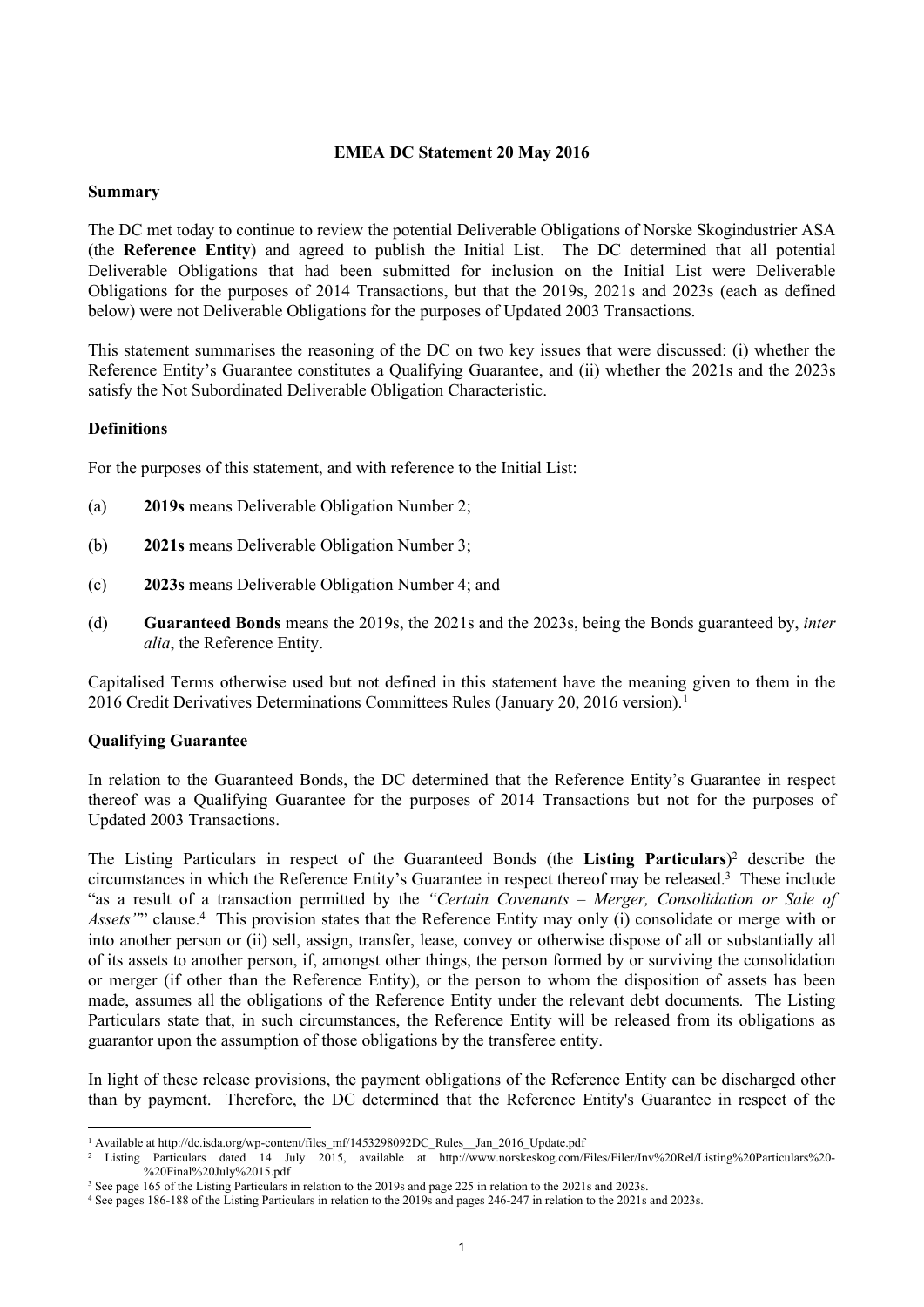Guaranteed Bonds did not constitute a Qualifying Guarantee under Section 2.23 of the Updated 2003 Definitions. However, these transfer provisions constitute a Permitted Transfer under Section 3.25 of the 2014 Definitions; therefore, the release of the guarantor in these circumstances does not prevent the Reference Entity's Guarantee constituting a Qualifying Guarantee thereunder.

### **Not Subordinated**

The DC analysed whether the operation of the Intercreditor Agreement to which the Reference Entity is party, and which governs the terms of the Guaranteed Bonds, impacted on the level of Subordination of the Reference Entity's Guarantee. The Intercreditor Agreement itself is not a public document and was not reviewed by the DC. Accordingly, the DC was only able to consider the summary description of the Intercreditor Agreement set out in the Listing Particulars.

"Subordination" is defined in Section  $3.13(b)(i)(B)$  of the 2014 Definitions, which provides that any security arrangements shall not be taken into account. The DC was therefore concerned only with any contractual, trust or similar arrangements providing that either (i) upon the liquidation, dissolution, reorganisation or winding-up of the Reference Entity, claims in respect of one of its obligations are to be satisfied prior to claims in respect of another, or (ii) the holders in respect of one of its obligations will not be able to receive or retain payments of principal in respect of their claims at any time the Reference Entity is in payment arrears or any kind of default on another of its obligation, in each case without taking into account the proceeds of the enforcement of any security. However, provisions that make the obligation to pay conditional on prior-ranking bonds having been paid first must be taken into account. If, in effect, the 2021s and the 2023s cannot be paid by the Reference Entity unless the 2019s have already been paid in full, the 2021s and 2023s would fail the Not Subordinated Deliverable Obligation Characteristic.

The "Ranking and Priority – Priority of Debts" section of the Listing Particulars<sup>5</sup> describes each of the 2019s (which are secured) and the 2021s and 2023s (which are unsecured) as ranking "pari passu and without any preference amongst them". Conversely, the "Ranking and Priority – Priority of Security" section of the Listing Particulars<sup>6</sup> describes the 2019s as ranking ahead of the 2021s and 2023s but, as mentioned above, the priority of the 2019s with respect to the application of security proceeds must not be taken into account. Considering these two "ranking and priority" sections of the Listing Particulars, the 2021s and the 2023s would therefore satisfy the Not Subordinated Deliverable Obligation Characteristic.

However, holders of the 2021s and 2023s are required, after insolvency or acceleration, to direct any distributions from the Reference Entity to be paid to the Security Agent (or turnover any amounts received in contravention of this) and the summary in the Listing Particulars of the relevant waterfalls under the Intercreditor Agreement suggests that it is not only the proceeds of the security that are applied to the 2019s on a preferential basis. For example, the waterfall described in the "Order of Application" section<sup>7</sup> states that all amounts received or recovered by the Security Agent pursuant to the terms of any Debt Document *or* in connection with enforcement of the Transaction Security shall be applied in accordance therewith. This suggests that the waterfall may not just deal with the order in which the proceeds of the security are applied, and gives rise to the possibility that all proceeds of the Reference Entity are paid in accordance with this waterfall, which subordinates payments under the 2021s and 2023s to payments under the 2019s. In this case, the 2021s and 2023s would be subordinated to the 2019s under the 2014 Definitions, and consequently subordinated to the other Deliverable Obligations on the Final List (which are pari passu with the 2019s).

Based on the information available to the DC, the DC was unable to reconcile the statements in the Listing Particulars describing the rankings of the Guaranteed Bonds as being pari passu with the summary of the waterfall, given that the Listing Particulars reviewed by the DC only provided a limited summary of the Intercreditor Agreement. On a balanced view of the Listing Particulars as a whole, the DC took the view that the intention of the draftsmen was that each of the Guaranteed Bonds would rank equally with respect to the

<sup>5</sup> See page 140 of the Listing Particulars.

<sup>&</sup>lt;sup>6</sup> See page 140 of the Listing Particulars.

<sup>7</sup> See page 160 of the Listing Particulars.